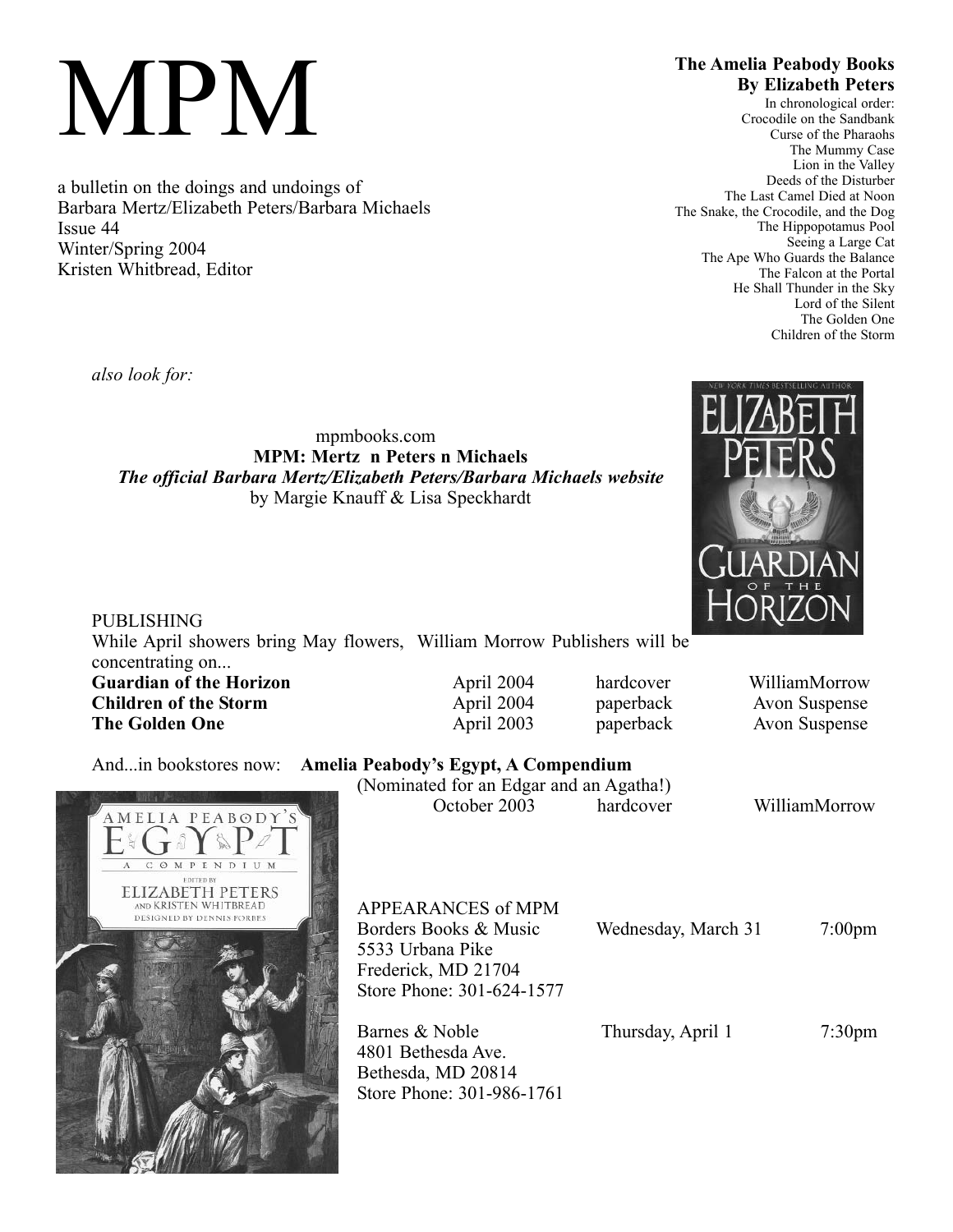# Johns Hopkins University Tuesday, April 13 7:00pm interview by Corey Flintoff (of NPR) then signing

*Janet Roberts, the program coordinator, writes*: Barbara Mertz's interview is part of a 7 week series with the Odyssey Program entitled *Mystery Loves CompanyÝ: Conversations with Leading Mystery Writers*. Interviews are Tuesday evenings, March 23-May 11, 7-8:30 p.m. (No class April 6). The cost is \$148 for the series. There is a possibility that we may offer single session enrollments later, but at this time it is only available as the complete series. It will take place on the Homewood Campus of Johns Hopkins University (3400 N. Charles St., Baltimore). For more information or to register, prospective students may call (410) 516-4842. Or, they may print out a registration form and view a full course description at www.odyssey.jhu.edu

#### **I feel about airplanes the way I feel about diets. It seems to me that they are wonderful things for other people to go on.**

### **Jean Kerr** *The Snake Has All the Lines*

#### MPM

Another year, another trip to Egypt. I hope you aren't getting bored with them, because I intend to go on at some length. There is always something new to see and do. As before my travelling companions were Dennis Forbes, editor of KMT, and Joel Cole, our artist friend. This time we got on a plane to Luxor straightaway, after the unavoidably horrible ten hour flight from New York to Cairo. There is something to be said for getting the travel part over and done with, and anyhow we had been invited for Thanksgiving Dinner at Chicago House--now a tradition not to be missed. The cooks take pride in producing a splendid feast; the presentation of the turkeys, adorned and decorated, is an essential part of



The Turkey Presented by Justifiably Proud Chefs!

the celebration.

Among the new sights we saw in Luxor were the recent work at Karnak in the Open Air Museum. The lovely Chapelle Rouge of Hatshepsut has been reconstructed, and work has begun on the portico of the temple of Thutmose IV. We were also treated to a tour of the blockyard at Luxor Temple, by the mudir of Chicago House, Ray Johnson. Thousands of these decorated blocks, which came from various structures at Luxor, had been lying about on the damp ground for

years, gradually deteriorating, until Ray and his Chicago House crew raised them onto moisture proof platforms and began sorting them out.

But the high point of the trip, we all agreed, was a brief voyage on an actual hundred-year-old dahabeeyah, the Nefrure. It's owned by Museum Tours's Nancy and Bill Petty, who arranged our whole itinerary. The dahabeeyah isn't as spacious as the Amelia--it was, to be honest, a trifle cramped for five of us--but since we spent most of the time on the upper deck, the charm of the ambiance more than made up for any inconvenience. The other two



Ray Johnson points out the Blockyard to Joel Cole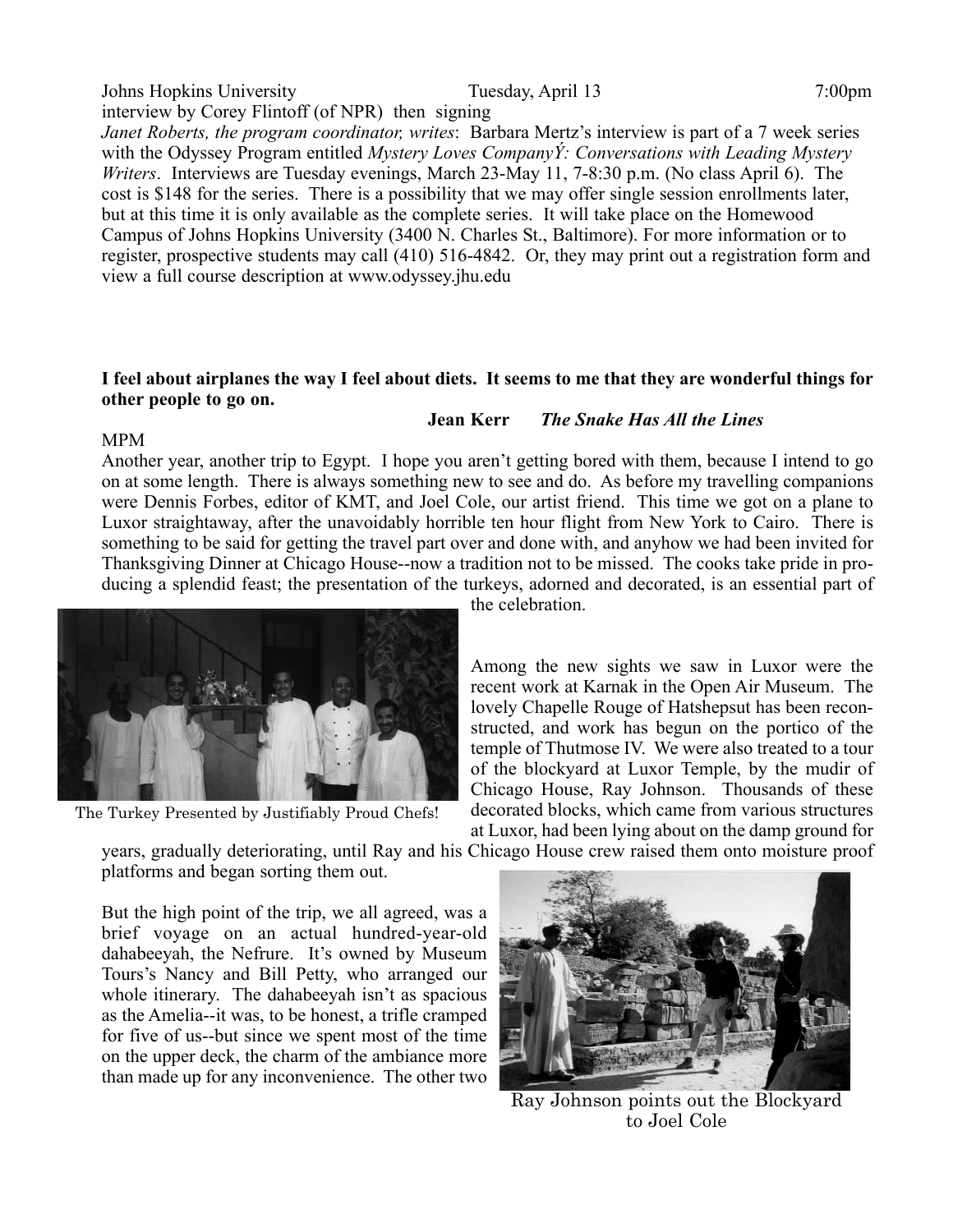

**The Nefrure**

who joined us were Ray Johnson, whom we seduced from his duties, and Mohamud Anwar, the charming boat manager who works for Museum Tours. He was excellent company, and invaluable in making on shore arrangements and, at one exciting moment, fending off an outraged local boatman who had taken us ashore at one of the sites. We never did find out what he was mad about. Mohamud would only say, "No

problem." But for a little while it looked as if we were going to be boarded, and our entire loyal crew crowded to the rail shoutphoto by Ray Johnson ing back at the boatman and his

gang. It was great fun--just the sort of thing Amelia might have run into. And I must say the food was up to her exacting standards. Our chef, Mamdouh, had worked at a number of fine restaurants. How he produced three course gourmet meals on his small single stove I cannot imagine.

We stopped at a couple of sites, including Gebel Silsileh, the ancient sandstone quarries. Dennis had been there, but Joel and I hadn't. It was quite a hike, and I trust none of my companions will be rude enough to mention the number of times I had to stop and sit on a rock, panting, while they forged ahead. (At least I worked off some of Mamdouh's food.) After lunch we took a local boat across to

Dennis and Reis Sayyid - Sunset on the Nefrure

the west bank, where there is a series of rock-cut chapels, including the fascinating little temple of Harmhab. Luckily for my amour propre, our reis was anxious to get underway, so I didn't have to walk as far as I had expected. This was where we ran into a spot of difficulty with the boatman who had taken



Gebel Silsileh - West Bank Funerary Niches

us across the river. He wasn't ready to leave when we were- apparently he had gone off to collect a few friends to share the ride--and Mohammed's lecture may have instigated the attempted highjacking. (It wasn't really; just a lot of yelling back and forth.)

After staying overnight at Kom Ombo, we caught a bus next day for the trip back to Luxor, making one stop at a site none of us had visited--the ruins of the temples of Tod. While in Luxor we also went to Medinet Habu, Deir el Bahri, the Luxor Museum, and Karnak again--and again. Dennis loves Karnak. By mid afternoon my favorite part of the temple is the

"Pepsi Palace," a little open air cafe that sells cold drinks. Another day we were honored by an invitation to lunch from Mamdouh, our chef, at his family home. I have never seen so much food. Dish after dish was placed on the table, which had been set up on the roof of the house, where there was a lovely breeze and a pretty view across the fields. Fortunately the family is large--brothers, cousins, wives and children- -so we felt sure the leftovers wouldn't go to waste. As an obvious grandma, I got to hold one of the chub-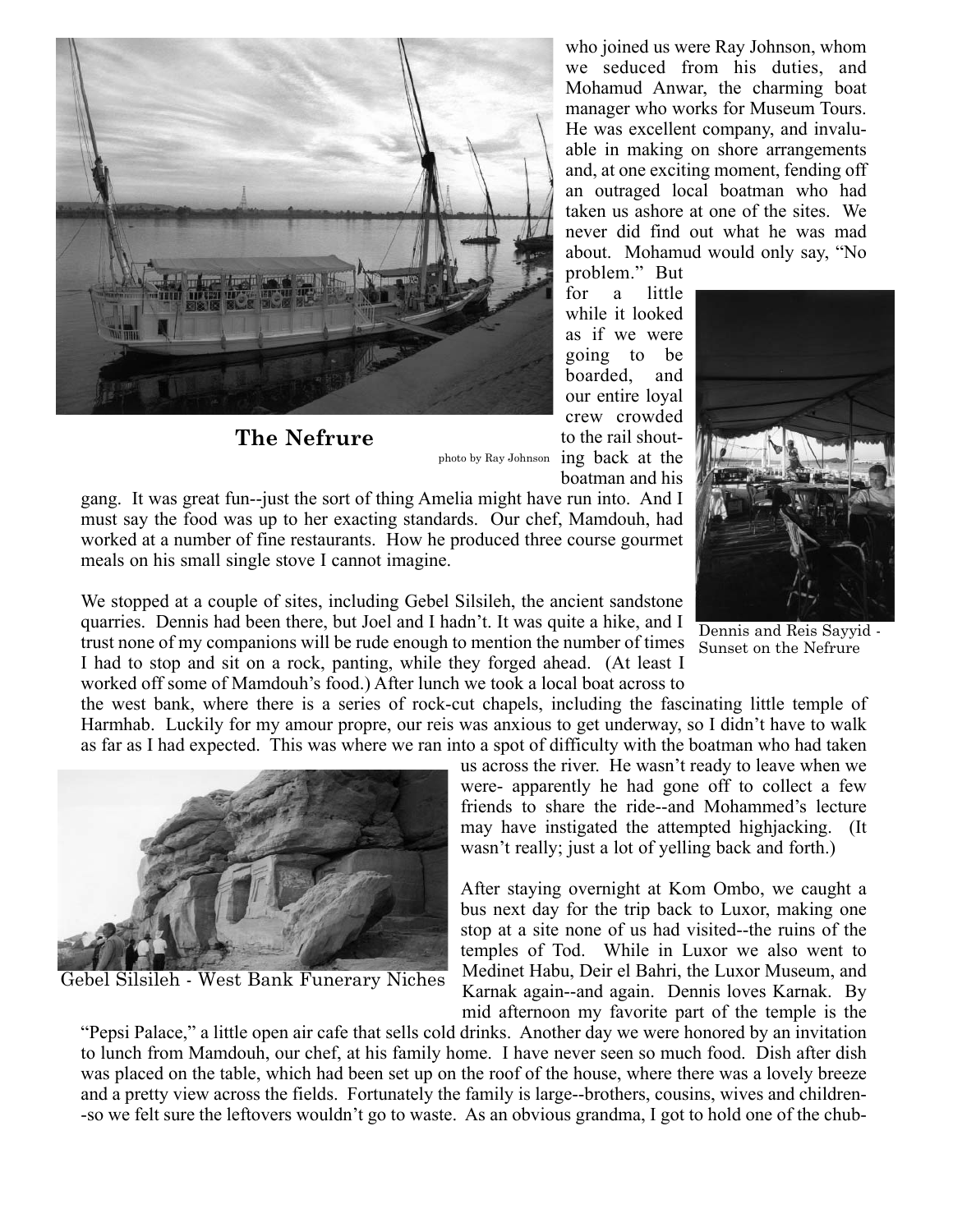

The House that Mahmoud Built...

by babies. They were all so friendly and welcoming, and it was fascinating to see the family, their home, and their little farm. The animals included a baby donkey, several sheep, geese, and an enchanting gosling, who had his own

cage because he kept wandering around under people's feet. I got to hold him too.

After much enjoyable socializing with friends, and a long visit with the Chicago House cats, we

headed back to Cairo. Comfortably ensconced at the Nile Hilton, we were able to visit the museum as often as we liked, since it is only a short walk away and--an important consideration in Cairo!--there are no major streets to cross. The museum never palls; but the most fascinating part this time was a visit to the newly refurbished Animal Mummies room, conducted by Dr.Salima Ikram, who was responsible for conserving, xraying, and re-arranging the specimens. Salima is also my shopping advisor, companion, and bad influence. We hit all my favorite shops in Cairo. I bought some stuff. The most outrageous was undoubtedly a red silk gown (I think it's called a thawb), heavily embroidered with gold, which had belonged to a Saudi princess. "What would I do with it?" I demanded of Salima, who was modelling it for me. "Have it," she replied. The perfect answer.



...the Gosling that Barbara Held that Lived in the Yard of the House that Mahmoud Built...

photo by Dennis Forbes

I made one side trip with the boys, to the Fayum--another first for us all--where we added two more pyramids to our collection. They are Twelfth Dynasty, and pretty banged up, but a pyramid is a pyramid, as Amelia would say. Dennis and Joel went off to Alexandria another day; I cancelled out, since I was beginning to fade. We had been there for almost three weeks, and by Sunday morning we were all ready to go home, though we had had a wonderful time. Up to this trip we had lucked out on travelling weather, but when we landed in New York it was snowing, sleeting and raining; we had to sit on the runway for an hour till they cleared it. Kristen the invaluable had already warned me about the forecast, and had made a hotel reservation in NY, in case my driver wasn't able to get me home that night. The nice man said he was willing to risk it, so off we went, four hours from NYC to Frederick. "No



Welcomed and Safe in Egypt - And stuffed! photo by Dennis Forbes

problem" except in my driveway! It took Dennis and Joel hours to get back to North Carolina, what with delayed connecting flights and a nasty drive through the snow. That was the most dangerous part of the entire trip. As always, we felt welcomed and safe in Egypt.

Carbora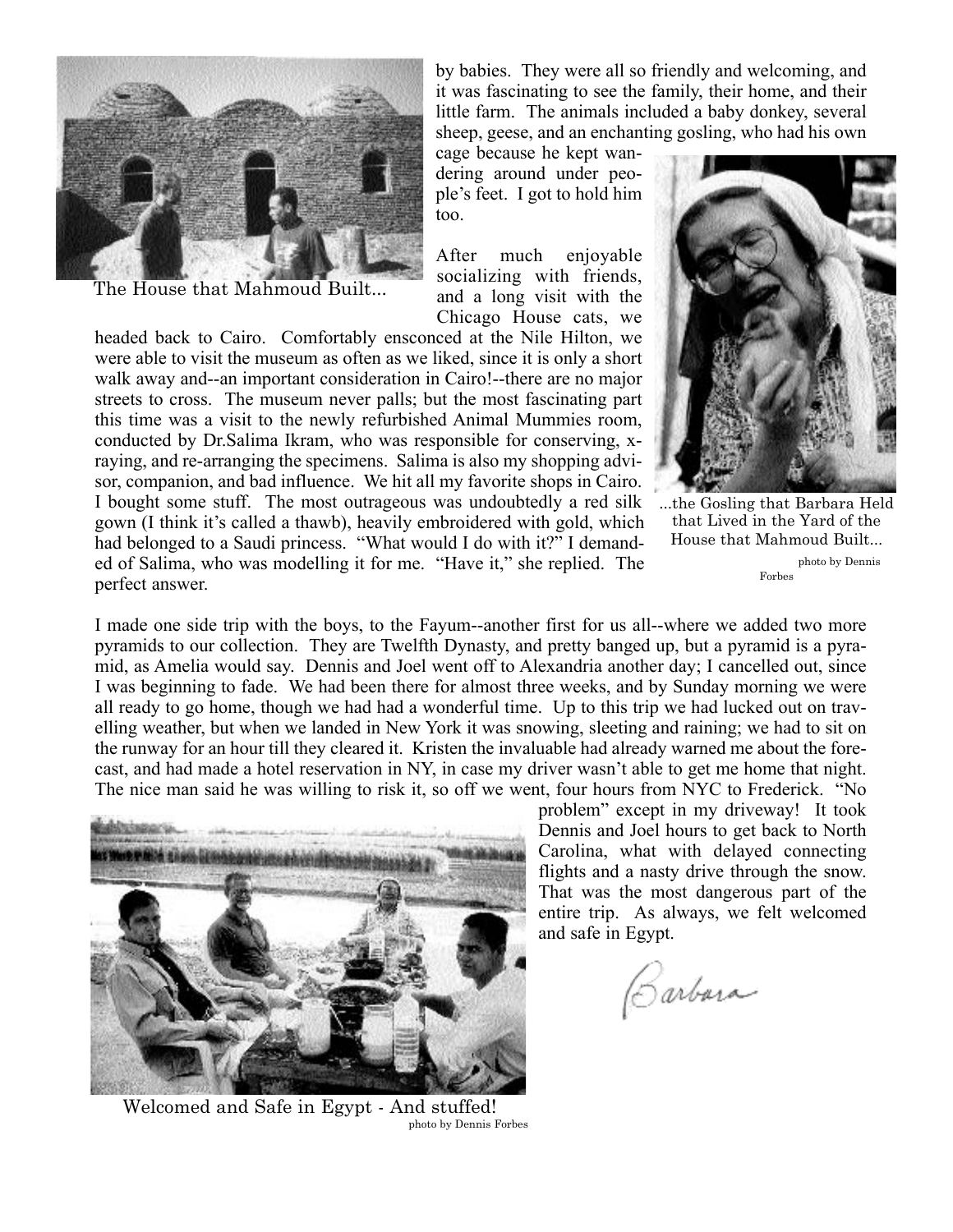# **A good message will always find a messenger.**

# **Amelia Barr,** *All the Days of My Life*

In newsletter #43, we printed Alice Goepfert's query: Where can I send contributions for excavations as you mentioned in your last newsletter? I would love to help in new discoveries and in the preservation of ancient Egypt!

I repeat our previous suggestions and add a distinguished member (thanks to a reminder from Edna Eglinton) to the list:

Friends of the Colossi of Memnon Etude de Maitre Nicolas Gagnebin 2 Rue Saint Laurent 1207 Geneva **SWITZERLAND** 

The Amarna Research Foundation 16082 East Loyala Place Aurora CO 80013

Dr. Salima Ikram Director of The Animal Mummy Project (See the article in the March/April issue of *Archaeology* about her work.) Please send your queries to her c/o MPM's PO box, and we will forward them.

The Egypt Exploration Society 3 Doughty Mews London WC1N 2PG UK

Please send an inquiry prior to sending money to any of the organizations listed above and ask for the details of their ongoing projects (they usually fund more than one project, and you may wish to earmark your funds).

FYI: A webcast of MPM's talk at the Library of Congress from November '03 can be found on the Library of Congress Website: http://www.loc.gov/today/cyberlc/ (scroll down a bit to see the link to the webcast), in addition Margie and Lisa have created a link to it on the MPMBooks.com website.

**This is my letter to the World/That never write to Me.**

**Emily Dickinson**